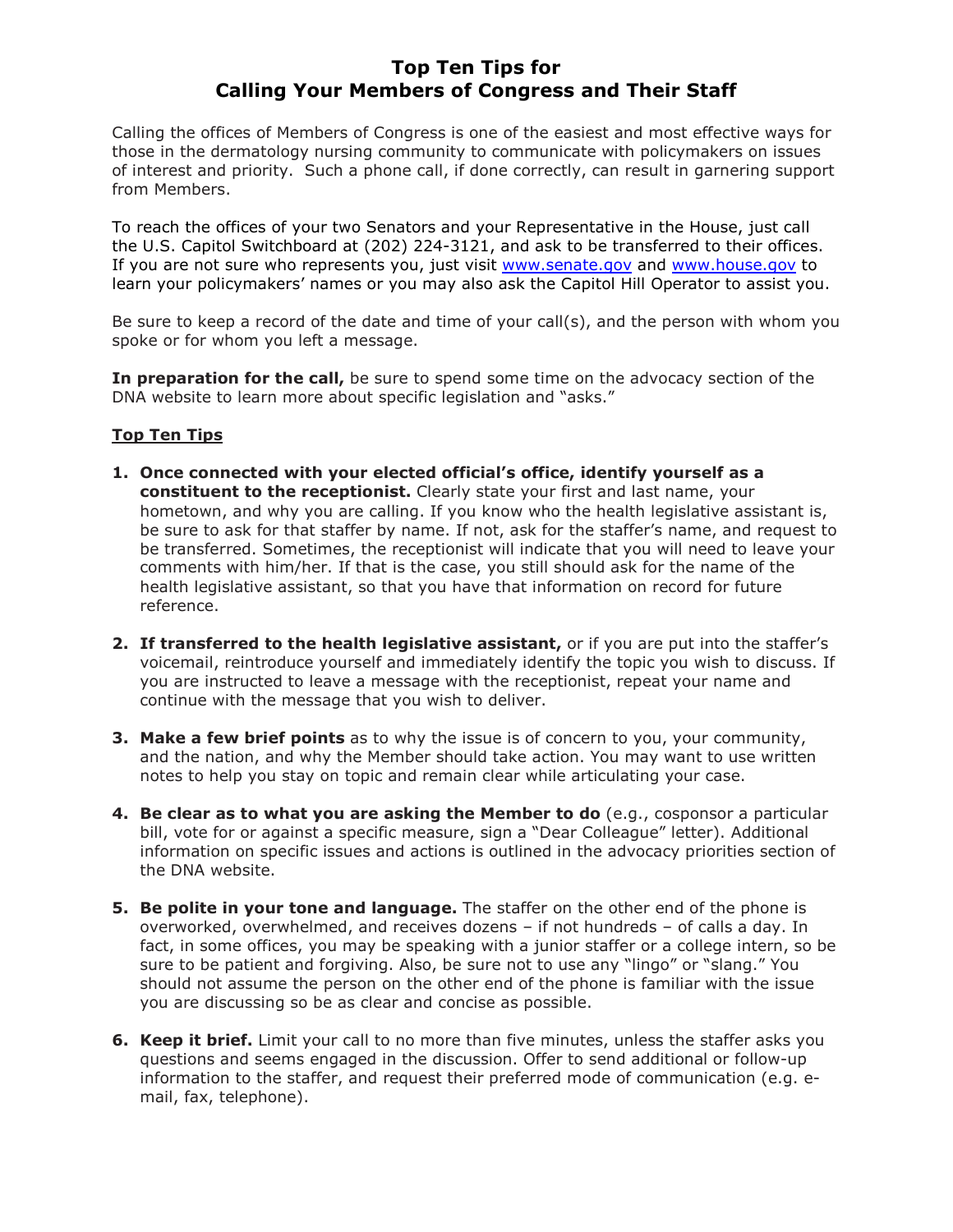- **7. Specifically request a written response** from the office on the Member's position or action on the issue you addressed.
- 8. Provide your full name, mailing address, e-mail address, and telephone number.
- **9. Thank the staffer** for his/her time, and indicate that you appreciate his/her willingness to listen and record your comments. Be sure to record the name of the staffer and the day and time you spoke, so you can have it for future use and in case you need to follow up.
- 10. If you do not receive a response within a reasonable timeframe (approximately a month), either call or write to follow-up and request a response. Reference your phone call, and mention with whom you spoke and the topic to help facilitate a meaningful reply.

## **Other Tips**

If you receive the voicemail for a staffer or the office, be sure to leave a brief, clear message for the staffer (noting his/her name down for future reference) – providing your full name, contact information, and the nature of your call and specific request; be clear that you would like a return call and/or a letter from the Member on the topic about which you are calling.

Be sure to keep in touch with the offices of your Members of Congress to establish a relationship, and make yourself available as a local resource on dermatology and/or nursing-related issues. There are times when you and an elected official will have to "agree to disagree," but over time, you also may find that the policymaker may be supportive and helpful on other matters.